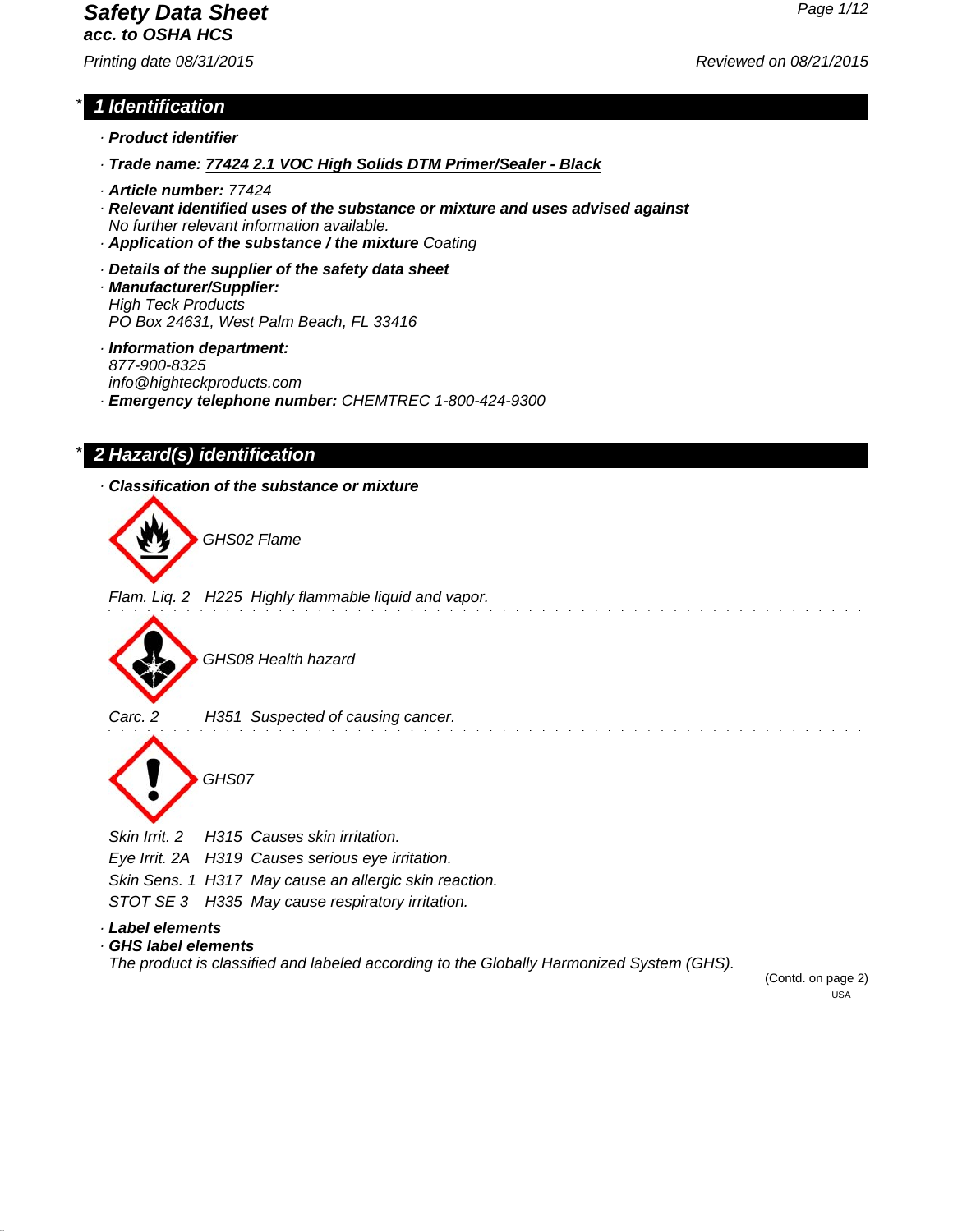# *Safety Data Sheet Page 2/12 acc. to OSHA HCS*

*Trade name: 77424 2.1 VOC High Solids DTM Primer/Sealer - Black*

(Contd. of page 1)





*· Signal word Danger*

#### *· Hazard-determining components of labeling:*

*Talc acetone Carbon black ACETOACETATE RESIN*

#### *· Hazard statements*

*H225 Highly flammable liquid and vapor.*

- *H315 Causes skin irritation.*
- *H319 Causes serious eye irritation.*

*H317 May cause an allergic skin reaction.*

*H351 Suspected of causing cancer.*

*H335 May cause respiratory irritation.*

### *· Precautionary statements*

| <b>Precautionary statements</b> |                                                                                                        |
|---------------------------------|--------------------------------------------------------------------------------------------------------|
| P210                            | Keep away from heat/sparks/open flames/hot surfaces. - No smoking.                                     |
| P <sub>241</sub>                | Use explosion-proof electrical/ventilating/lighting/equipment.                                         |
| P <sub>261</sub>                | Avoid breathing dust/fume/gas/mist/vapors/spray                                                        |
| P <sub>280</sub>                | Wear protective gloves / eye protection / face protection.                                             |
| P <sub>240</sub>                | Ground/bond container and receiving equipment.                                                         |
|                                 | P303+P361+P353 IF ON SKIN (or hair): Remove/Take off immediately all contaminated clothing. Rinse skin |
|                                 | with water/shower.                                                                                     |
|                                 | P305+P351+P338 If in eyes: Rinse cautiously with water for several minutes. Remove contact lenses, if  |
|                                 | present and easy to do. Continue rinsing.                                                              |
| P321                            | Specific treatment (see on this label).                                                                |
| P304+P340                       | IF INHALED: Remove victim to fresh air and keep at rest in a position comfortable for                  |
|                                 | breathing.                                                                                             |
| P312                            | Call a poison center/doctor if you feel unwell.                                                        |
| P363                            | Wash contaminated clothing before reuse.                                                               |
| P405                            | Store locked up.                                                                                       |
| P403+P233                       | Store in a well-ventilated place. Keep container tightly closed.                                       |
| P403+P235                       | Store in a well-ventilated place. Keep cool.                                                           |
| P501                            | Dispose of contents/container in accordance with local/regional/national/international<br>regulations. |

#### *· Classification system:*

*· NFPA ratings (scale 0 - 4)*



(Contd. on page 3) USA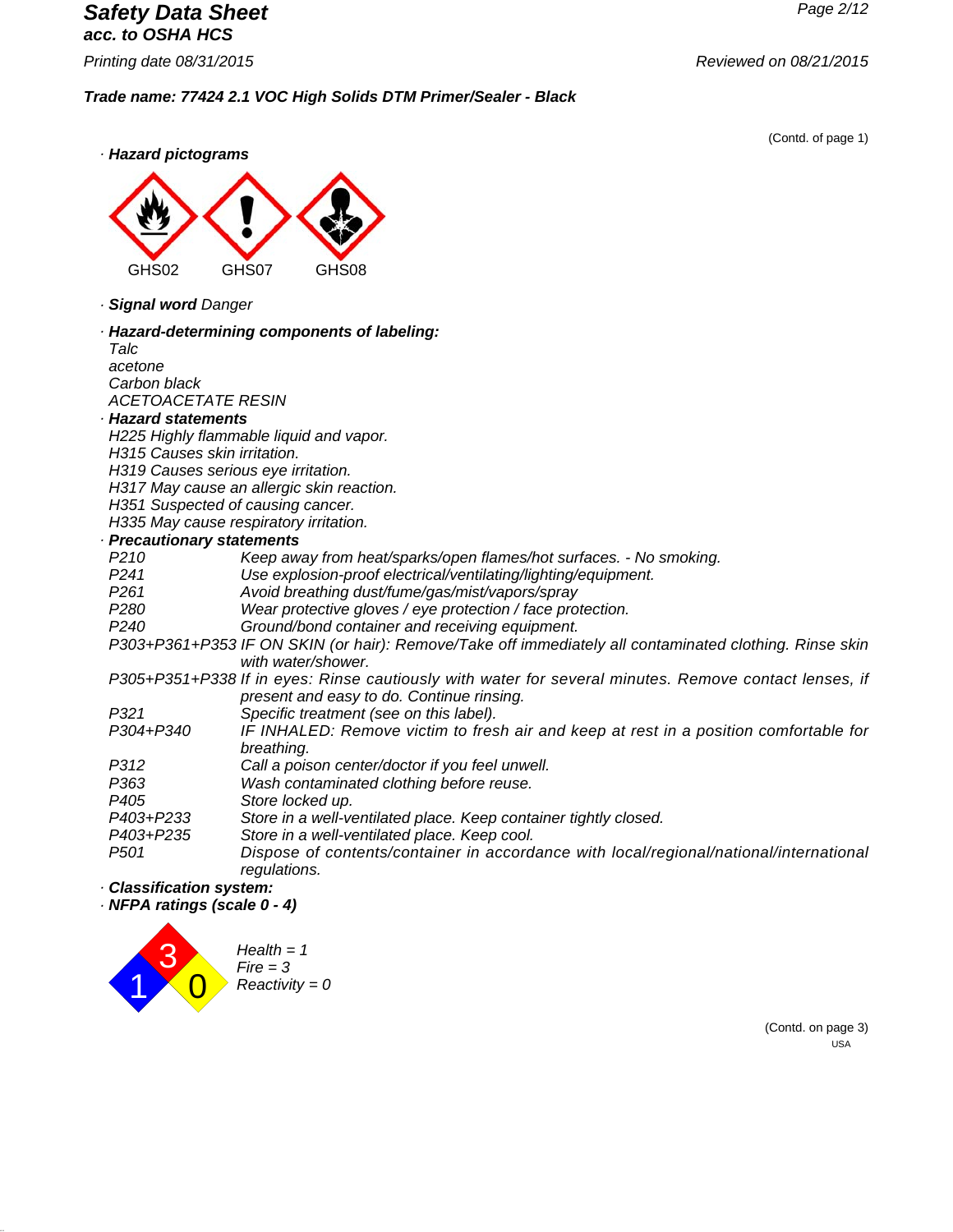## *Safety Data Sheet Page 3/12 acc. to OSHA HCS*

*Printing date 08/31/2015 Reviewed on 08/21/2015*

(Contd. of page 2)

*· HMIS-ratings (scale 0 - 4)*



*Fire = 3 Reactivity = 0*

*Trade name: 77424 2.1 VOC High Solids DTM Primer/Sealer - Black*

*· Other hazards*

*· Results of PBT and vPvB assessment*

*· Chemical characterization: Mixtures*

*\* 3 Composition/information on ingredients*

- *· PBT: Not applicable.*
- *· vPvB: Not applicable.*

| · Description:<br>Weight percentages | Mixture: consisting of the following components.      |            |
|--------------------------------------|-------------------------------------------------------|------------|
|                                      | Dangerous components:                                 |            |
|                                      | 7727-43-7 barium sulphate, natural                    | 13 - 30%   |
|                                      | 67-64-1 acetone                                       | 13 - 30%   |
|                                      | <i>ACETOACETATE RESIN</i>                             | 13 - 30%   |
| 14807-96-6 Talc                      |                                                       | 13 - 30%   |
|                                      | 110-43-0 heptan-2-one                                 | $7 - 10\%$ |
|                                      | <b>EPOXY RESIN</b>                                    | $1.5 - 5%$ |
|                                      | 98-56-6 4-chloro-alpha, alpha, alpha-trifluorotoluene | $1.5 - 5%$ |
|                                      | 25036-25-3 EPOXY RESIN                                | $1.5 - 5%$ |
| 1314-13-2 zinc oxide                 |                                                       | $1.5 - 5%$ |
|                                      | 1333-86-4 Carbon black                                | $1 - 1.5%$ |
|                                      | 71-36-3 butan-1-ol                                    | $1 - 1.5%$ |
| 1330-20-7 xylene                     |                                                       | $1 - 1.5%$ |
|                                      | Fluorosufactant                                       | ${<}1\%$   |
|                                      |                                                       |            |

# *\* 4 First-aid measures*

*· Description of first aid measures*

- *· After inhalation: In case of unconsciousness place patient stably in side position for transportation.*
- *· After skin contact: Immediately wash with water and soap and rinse thoroughly.*
- *· After eye contact:*

*Rinse opened eye for several minutes under running water. If symptoms persist, consult a doctor.*

*· After swallowing: If symptoms persist consult doctor.*

*· Information for doctor:*

- *· Most important symptoms and effects, both acute and delayed No further relevant information available.*
- *· Indication of any immediate medical attention and special treatment needed*

*No further relevant information available.*

 USA (Contd. on page 4)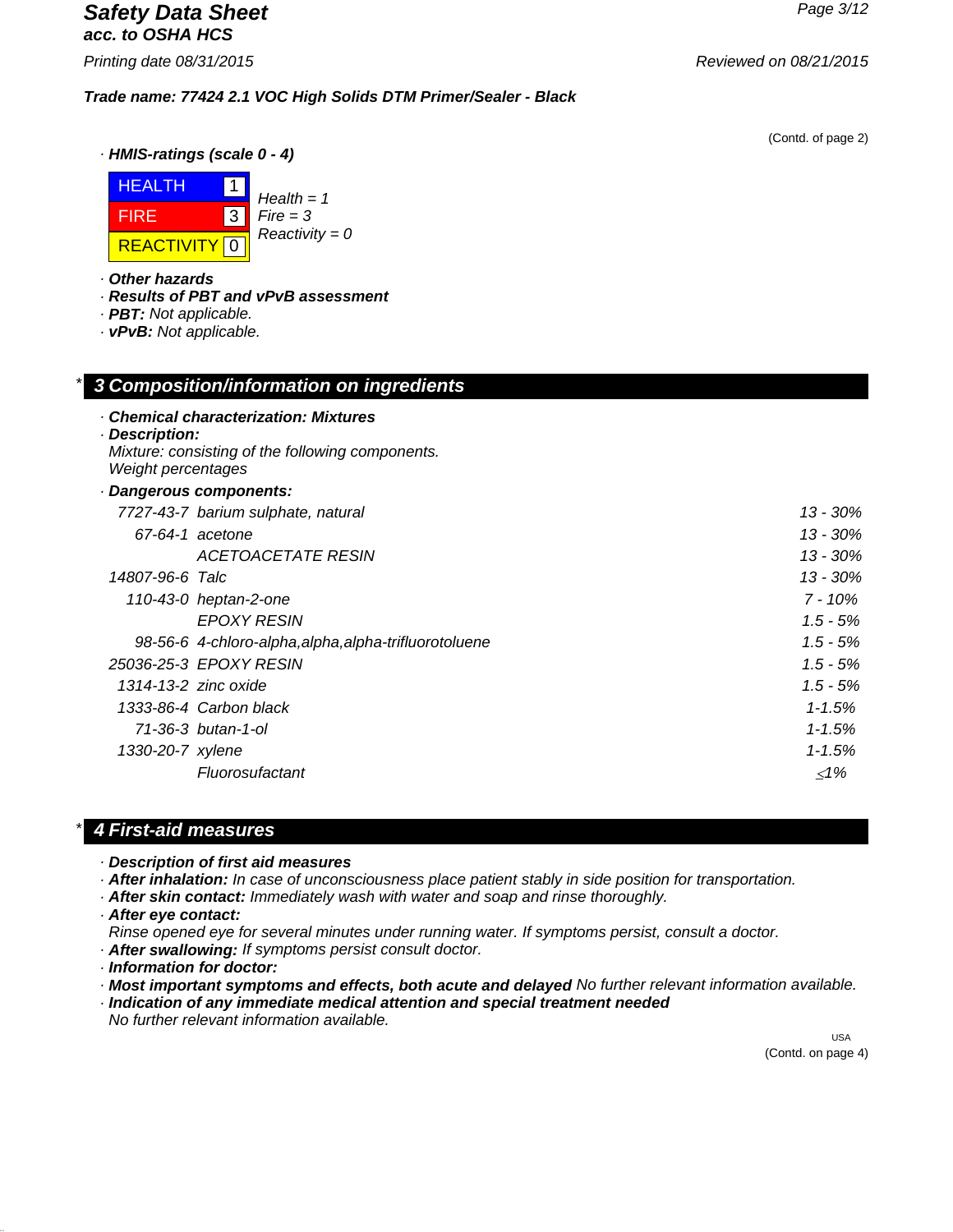# *Safety Data Sheet Page 4/12*

*acc. to OSHA HCS*

*Printing date 08/31/2015 Reviewed on 08/21/2015*

*Trade name: 77424 2.1 VOC High Solids DTM Primer/Sealer - Black*

(Contd. of page 3)

## *\* 5 Fire-fighting measures*

- *· Extinguishing media*
- *· Suitable extinguishing agents: CO2, sand, extinguishing powder. Do not use water.*
- *· For safety reasons unsuitable extinguishing agents: Water with full jet*
- *· Special hazards arising from the substance or mixture No further relevant information available.*
- *· Advice for firefighters*
- *· Protective equipment: No special measures required.*

# *\* 6 Accidental release measures*

- *· Personal precautions, protective equipment and emergency procedures Wear protective equipment. Keep unprotected persons away.*
- *· Environmental precautions: Do not allow to enter sewers/ surface or ground water.*
- *· Methods and material for containment and cleaning up: Absorb with liquid-binding material (sand, diatomite, acid binders, universal binders, sawdust). Ensure adequate ventilation.*

*Do not flush with water or aqueous cleansing agents*

*· Reference to other sections See Section 7 for information on safe handling. See Section 8 for information on personal protection equipment. See Section 13 for disposal information.*

# *7 Handling and storage*

- *· Handling:*
- *· Precautions for safe handling No special measures required. Ensure good ventilation/exhaustion at the workplace. Prevent formation of aerosols.*
- *· Information about protection against explosions and fires: Keep ignition sources away - Do not smoke. Protect against electrostatic charges.*
- *· Conditions for safe storage, including any incompatibilities*
- *· Storage:*
- *· Requirements to be met by storerooms and receptacles: Store in a cool location.*
- *· Information about storage in one common storage facility: Not required.*
- *· Further information about storage conditions: Keep receptacle tightly sealed.*

*Store in cool, dry conditions in well sealed receptacles.*

*· Specific end use(s) No further relevant information available.*

# *\* 8 Exposure controls/personal protection*

*· Additional information about design of technical systems: No further data; see item 7.*

(Contd. on page 5) USA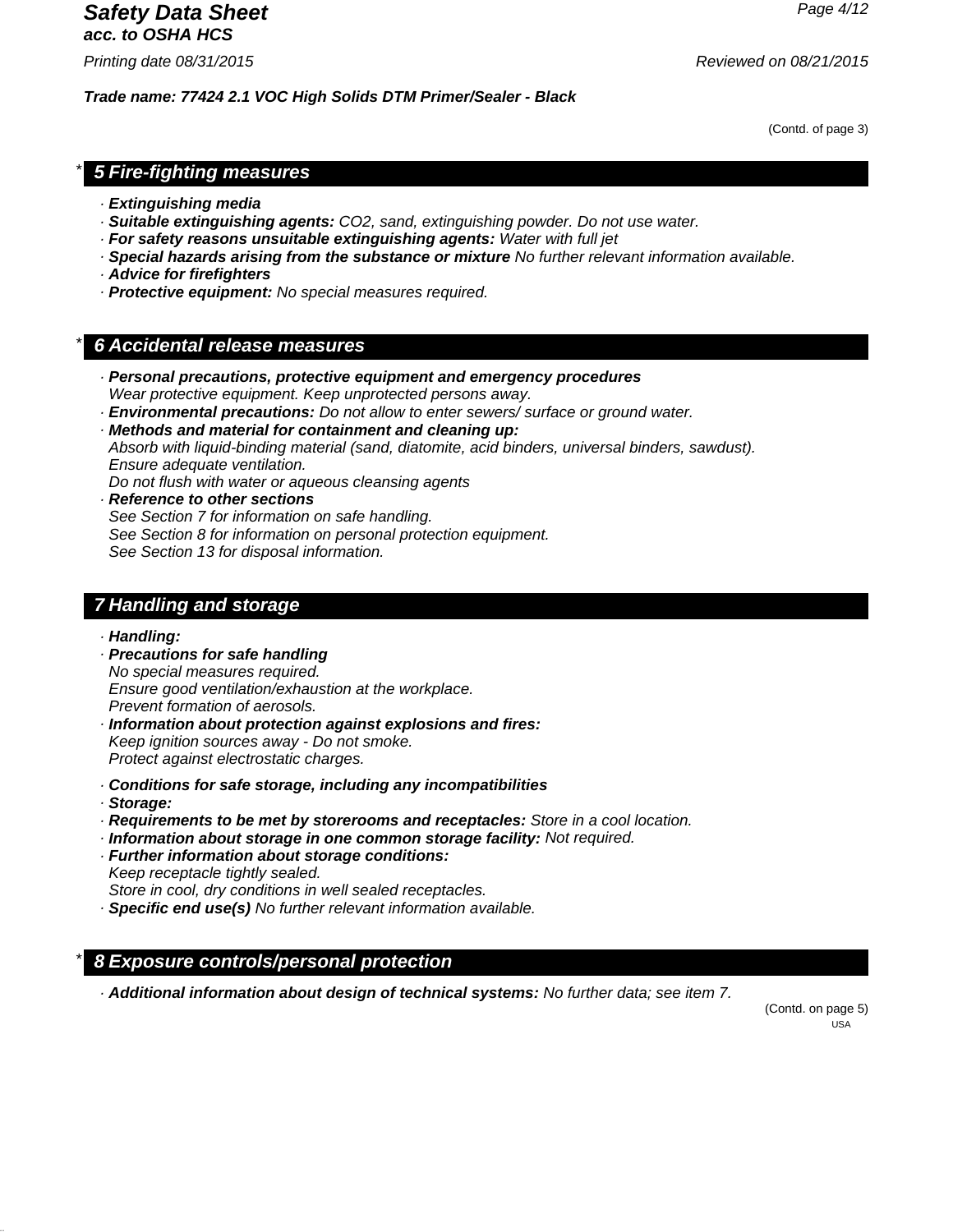# *Safety Data Sheet Page 5/12 acc. to OSHA HCS*

#### *Trade name: 77424 2.1 VOC High Solids DTM Primer/Sealer - Black*

(Contd. of page 4)

- *· Control parameters*
- *· Components with limit values that require monitoring at the workplace:*

#### *7727-43-7 barium sulphate, natural*

- *PEL Long-term value: 15\* 5\*\* mg/m³ \*total dust \*\*respirable fraction*
- *REL Long-term value: 10\* 5\*\* mg/m³ \*total dust \*\*respirable fraction*
- *TLV Long-term value: 5\* mg/m³ \*inhalable fraction; E*

#### *67-64-1 acetone*

- *PEL Long-term value: 2400 mg/m³, 1000 ppm*
- *REL Long-term value: 590 mg/m³, 250 ppm*
- *TLV Short-term value: 1187 mg/m³, 500 ppm Long-term value: 594 mg/m³, 250 ppm BEI*

#### *110-43-0 heptan-2-one*

*PEL Long-term value: 465 mg/m³, 100 ppm*

- *REL Long-term value: 465 mg/m³, 100 ppm*
- *TLV Long-term value: 233 mg/m³, 50 ppm*

#### *1333-86-4 Carbon black*

- *PEL Long-term value: 3.5 mg/m³*
- *REL Long-term value: 3.5\* mg/m³ \*0.1 in presence of PAHs;See Pocket Guide Apps.A+C*
- *TLV Long-term value: 3\* mg/m³ \*inhalable fraction*

#### *71-36-3 butan-1-ol*

- *PEL Long-term value: 300 mg/m³, 100 ppm*
- *REL Ceiling limit value: 150 mg/m³, 50 ppm Skin*
- *TLV Long-term value: 61 mg/m³, 20 ppm*

#### *1330-20-7 xylene*

- *PEL Long-term value: 435 mg/m³, 100 ppm*
- *REL Short-term value: 655 mg/m³, 150 ppm Long-term value: 435 mg/m³, 100 ppm*
- *TLV Short-term value: 651 mg/m³, 150 ppm Long-term value: 434 mg/m³, 100 ppm BEI*

# *· Ingredients with biological limit values:*

*67-64-1 acetone BEI 50 mg/L*

*Medium: urine Time: end of shift Parameter: Acetone (nonspecific)*

> (Contd. on page 6) USA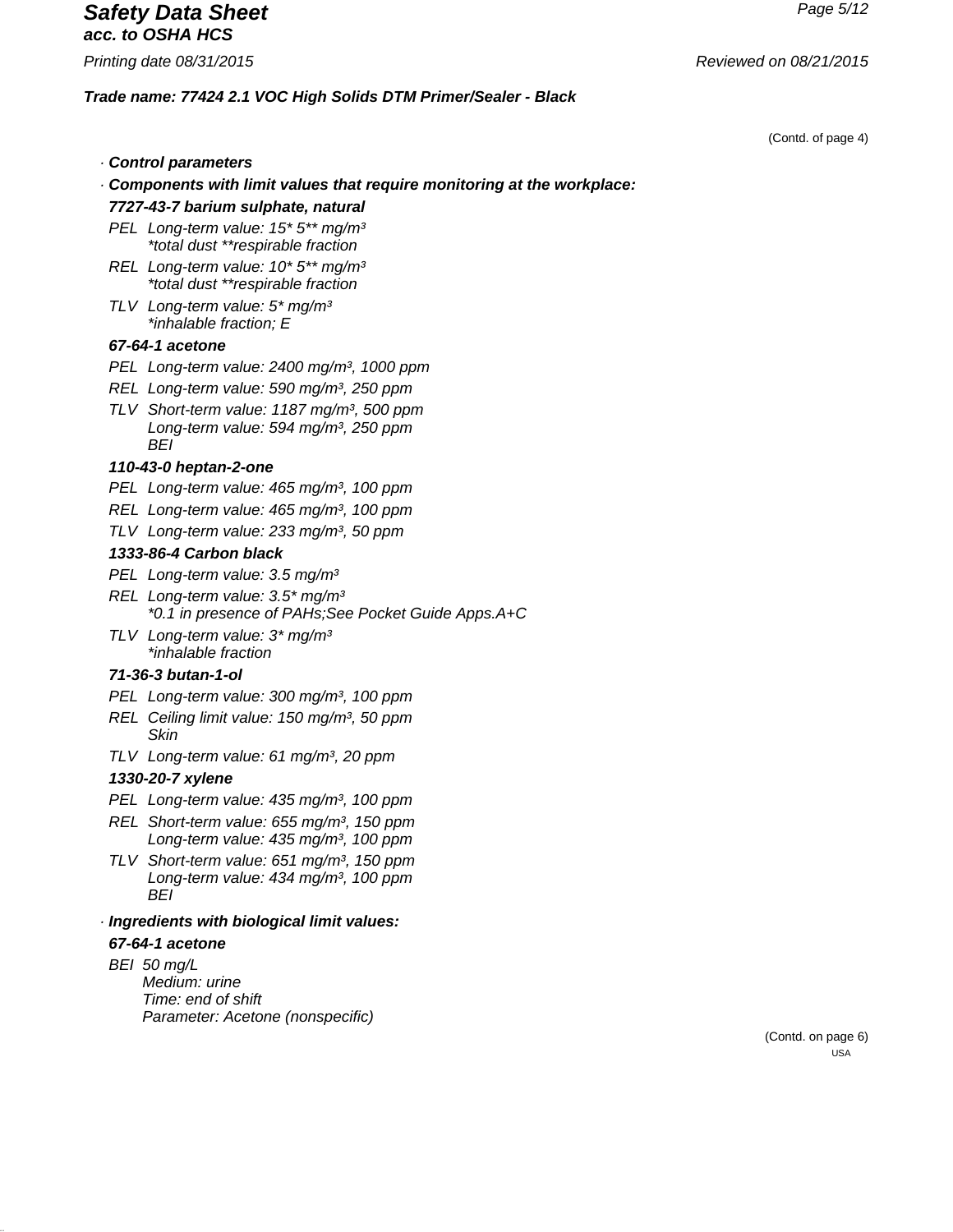# *Safety Data Sheet Page 6/12 acc. to OSHA HCS*

# *Trade name: 77424 2.1 VOC High Solids DTM Primer/Sealer - Black*

(Contd. of page 5)

### *1330-20-7 xylene*

*BEI 1.5 g/g creatinine Medium: urine Time: end of shift Parameter: Methylhippuric acids*

*· Additional information: The lists that were valid during the creation were used as basis.*

#### *· Exposure controls*

*· Personal protective equipment:*

*· General protective and hygienic measures: Keep away from foodstuffs, beverages and feed. Immediately remove all soiled and contaminated clothing. Wash hands before breaks and at the end of work. Avoid contact with the eyes and skin.*

#### *· Breathing equipment:*

*In case of brief exposure or low pollution use respiratory filter device. In case of intensive or longer exposure use respiratory protective device that is independent of circulating air.*

#### *· Protection of hands:*

*Due to missing tests no recommendation to the glove material can be given for the product/ the preparation/ the chemical mixture.*

*Selection of the glove material on consideration of the penetration times, rates of diffusion and the degradation*



*Protective gloves*

*The glove material has to be impermeable and resistant to the product/ the substance/ the preparation.*

#### *· Material of gloves*

*The selection of the suitable gloves does not only depend on the material, but also on further marks of quality and varies from manufacturer to manufacturer. As the product is a preparation of several substances, the resistance of the glove material can not be calculated in advance and has therefore to be checked prior to the application.*

#### *· Penetration time of glove material*

*The exact break trough time has to be found out by the manufacturer of the protective gloves and has to be observed.*

*· Eye protection:*



*Tightly sealed goggles*

# *\* 9 Physical and chemical properties*

- *· Information on basic physical and chemical properties*
- *· General Information*
- *· Appearance:*

*Form: Liquid*

(Contd. on page 7) USA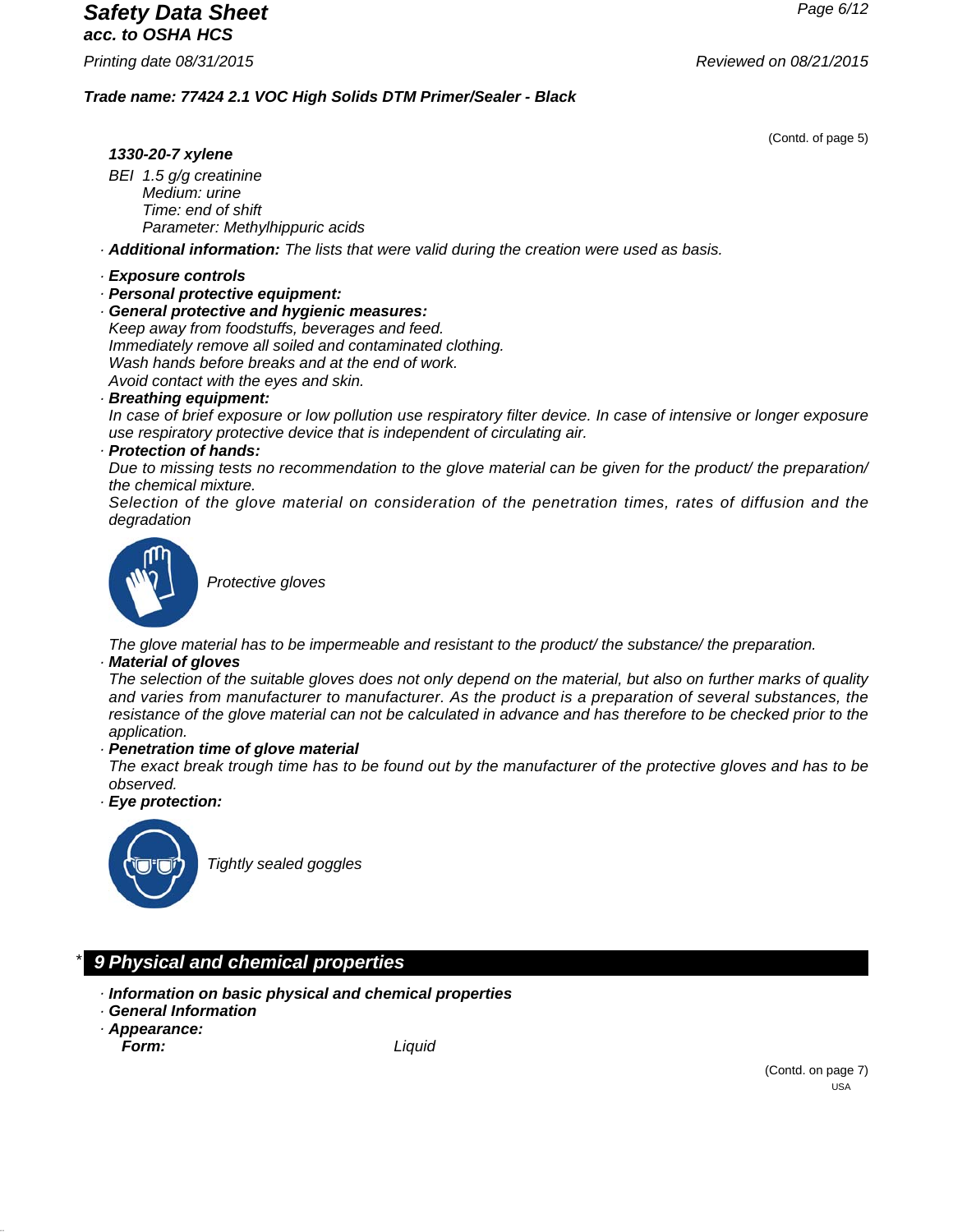# *Safety Data Sheet Page 7/12 acc. to OSHA HCS*

*Printing date 08/31/2015 Reviewed on 08/21/2015*

#### *Trade name: 77424 2.1 VOC High Solids DTM Primer/Sealer - Black*

(Contd. of page 6)

| <b>Color:</b><br>· Odor:<br>· Odour threshold:                                                    | According to product specification<br>Characteristic<br>Not determined.            |
|---------------------------------------------------------------------------------------------------|------------------------------------------------------------------------------------|
| · pH-value:                                                                                       | Not determined.                                                                    |
| Change in condition<br><b>Melting point/Melting range:</b><br><b>Boiling point/Boiling range:</b> | Undetermined.<br>55 °C                                                             |
| · Flash point:                                                                                    | $-18$ °C                                                                           |
| · Flammability (solid, gaseous):                                                                  | Not applicable.                                                                    |
| · Ignition temperature:                                                                           | 465 °C                                                                             |
| Decomposition temperature:                                                                        | Not determined.                                                                    |
| · Auto igniting:                                                                                  | Product is not selfigniting.                                                       |
| Danger of explosion:                                                                              | In use, may form flammable/explosive vapour-air mixture.                           |
| · Explosion limits:<br>Lower:<br><b>Upper:</b>                                                    | 2.6 Vol %<br>13.0 Vol %                                                            |
| · Vapor pressure at 20 °C:                                                                        | 233 hPa                                                                            |
| · Density at 20 °C:<br>· Relative density<br>· Vapour density<br>· Evaporation rate               | 2.13236 g/cm <sup>3</sup><br>Not determined.<br>Not determined.<br>Not determined. |
| · Solubility in / Miscibility with<br>Water:                                                      | Not miscible or difficult to mix.                                                  |
| · Partition coefficient (n-octanol/water): Not determined.                                        |                                                                                    |
| · Viscosity:<br>Dynamic:<br><b>Kinematic:</b>                                                     | Not determined.<br>Not determined.                                                 |
| · Solvent content:<br><b>Organic solvents:</b><br><b>VOC content:</b>                             | 31.5%<br>10.7%<br>209.9 g/l / 1.75 lb/gl                                           |
| <b>Solids content:</b><br>Other information                                                       | 68.6 %<br>No further relevant information available.                               |

# *\* 10 Stability and reactivity*

*· Reactivity No further relevant information available.*

*· Chemical stability*

- *· Thermal decomposition / conditions to be avoided: No decomposition if used according to specifications.*
- *· Possibility of hazardous reactions No dangerous reactions known.*
- *· Conditions to avoid No further relevant information available.*
- *· Incompatible materials: No further relevant information available.*

(Contd. on page 8) USA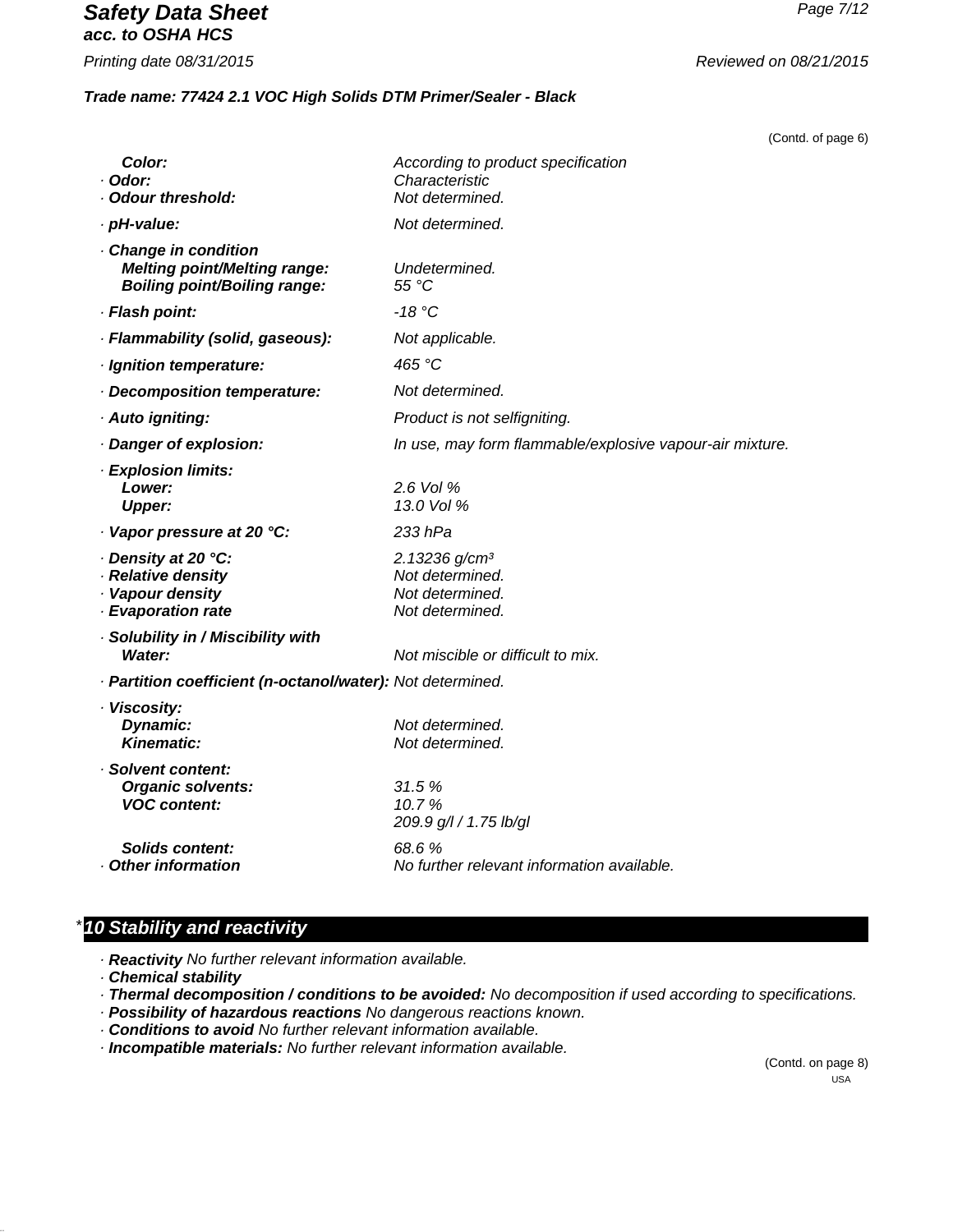### *Safety Data Sheet Page 8/12 acc. to OSHA HCS*

*\* 11 Toxicological information*

*Trade name: 77424 2.1 VOC High Solids DTM Primer/Sealer - Black*

(Contd. of page 7)

*· Hazardous decomposition products: No dangerous decomposition products known.*

| Information on toxicological effects<br>Acute toxicity:                                                                              |    |
|--------------------------------------------------------------------------------------------------------------------------------------|----|
| · Primary irritant effect:                                                                                                           |    |
| $\cdot$ on the skin: Irritant to skin and mucous membranes.                                                                          |    |
| . on the eye: Irritating effect.                                                                                                     |    |
| · Sensitization: No sensitizing effects known.                                                                                       |    |
| · Additional toxicological information:                                                                                              |    |
| The product shows the following dangers according to internally approved calculation methods for<br><i>preparations:</i><br>Irritant |    |
| Carcinogenic categories                                                                                                              |    |
| · IARC (International Agency for Research on Cancer)                                                                                 |    |
| 14807-96-6 Talc                                                                                                                      | 2Β |
| 1333-86-4 Carbon black                                                                                                               | 2Β |
| 1330-20-7 xylene                                                                                                                     | 3  |
| · NTP (National Toxicology Program)                                                                                                  |    |
| None of the ingredients is listed.                                                                                                   |    |

*· OSHA-Ca (Occupational Safety & Health Administration) None of the ingredients is listed.*

# *\* 12 Ecological information*

- *· Toxicity*
- *· Aquatic toxicity: No further relevant information available.*
- *· Persistence and degradability No further relevant information available.*
- *· Behavior in environmental systems:*
- *· Bioaccumulative potential No further relevant information available.*
- *· Mobility in soil No further relevant information available.*
- *· Additional ecological information:*
- *· General notes:*

*Water hazard class 1 (Self-assessment): slightly hazardous for water*

*Do not allow undiluted product or large quantities of it to reach ground water, water course or sewage system.*

- *· Results of PBT and vPvB assessment*
- *· PBT: Not applicable.*
- *· vPvB: Not applicable.*
- *· Other adverse effects No further relevant information available.*

# *13 Disposal considerations*

- *· Waste treatment methods*
- *· Recommendation:*

*Must not be disposed of together with household garbage. Do not allow product to reach sewage system.*

(Contd. on page 9)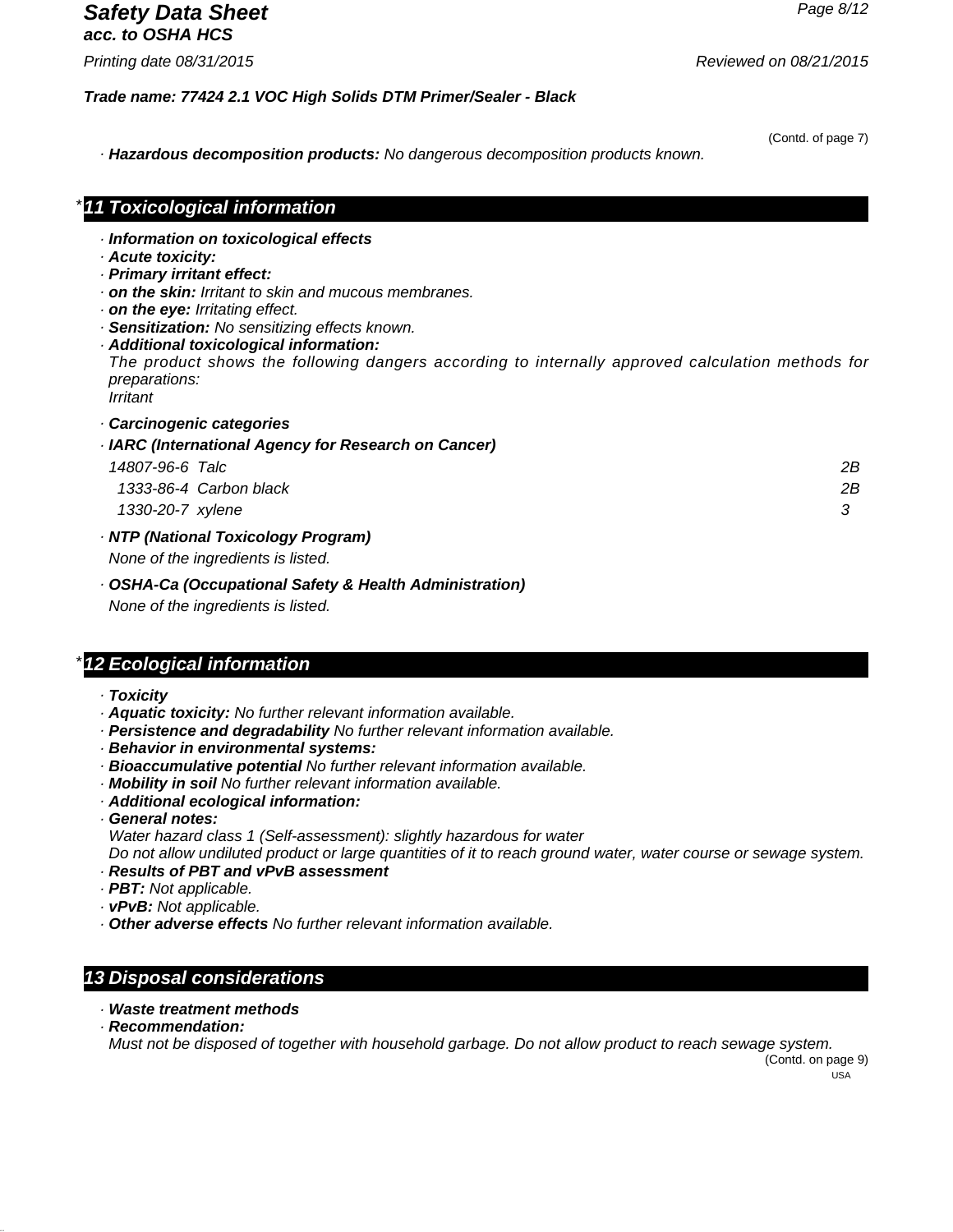# *Safety Data Sheet Page 9/12 acc. to OSHA HCS*

*Printing date 08/31/2015 Reviewed on 08/21/2015*

*Trade name: 77424 2.1 VOC High Solids DTM Primer/Sealer - Black*

(Contd. of page 8)

USA

- *· Uncleaned packagings:*
- *· Recommendation: Disposal must be made according to official regulations.*

| <b>14 Transport information</b>                                                     |                                                                                        |
|-------------------------------------------------------------------------------------|----------------------------------------------------------------------------------------|
| · UN-Number<br>· DOT, ADR, IMDG, IATA                                               | <b>UN1263</b>                                                                          |
| · UN proper shipping name<br>$\cdot$ DOT<br>$·$ ADR<br>· IMDG, IATA                 | Paint<br>1263 Paint, special provision 640D<br>PAINT                                   |
| · Transport hazard class(es)                                                        |                                                                                        |
| $\cdot$ DOT                                                                         |                                                                                        |
|                                                                                     |                                                                                        |
| · Class                                                                             | 3 Flammable liquids                                                                    |
| · Label<br>· ADR, IMDG, IATA                                                        | 3                                                                                      |
|                                                                                     |                                                                                        |
| · Class<br>· Label                                                                  | 3 Flammable liquids<br>3                                                               |
| · Packing group<br>· DOT, ADR, IMDG, IATA                                           | $^{\prime\prime}$                                                                      |
| · Environmental hazards:<br>· Marine pollutant:                                     | No                                                                                     |
| · Special precautions for user<br>· EMS Number:                                     | Warning: Flammable liquids<br>$F-E$ , $S-E$                                            |
| · Transport in bulk according to Annex II of<br><b>MARPOL73/78 and the IBC Code</b> | Not applicable.                                                                        |
| · Transport/Additional information:                                                 |                                                                                        |
| $\cdot$ DOT<br>· Quantity limitations                                               | On passenger aircraft/rail: 5 L<br>On cargo aircraft only: 60 L<br>(Contd. on page 10) |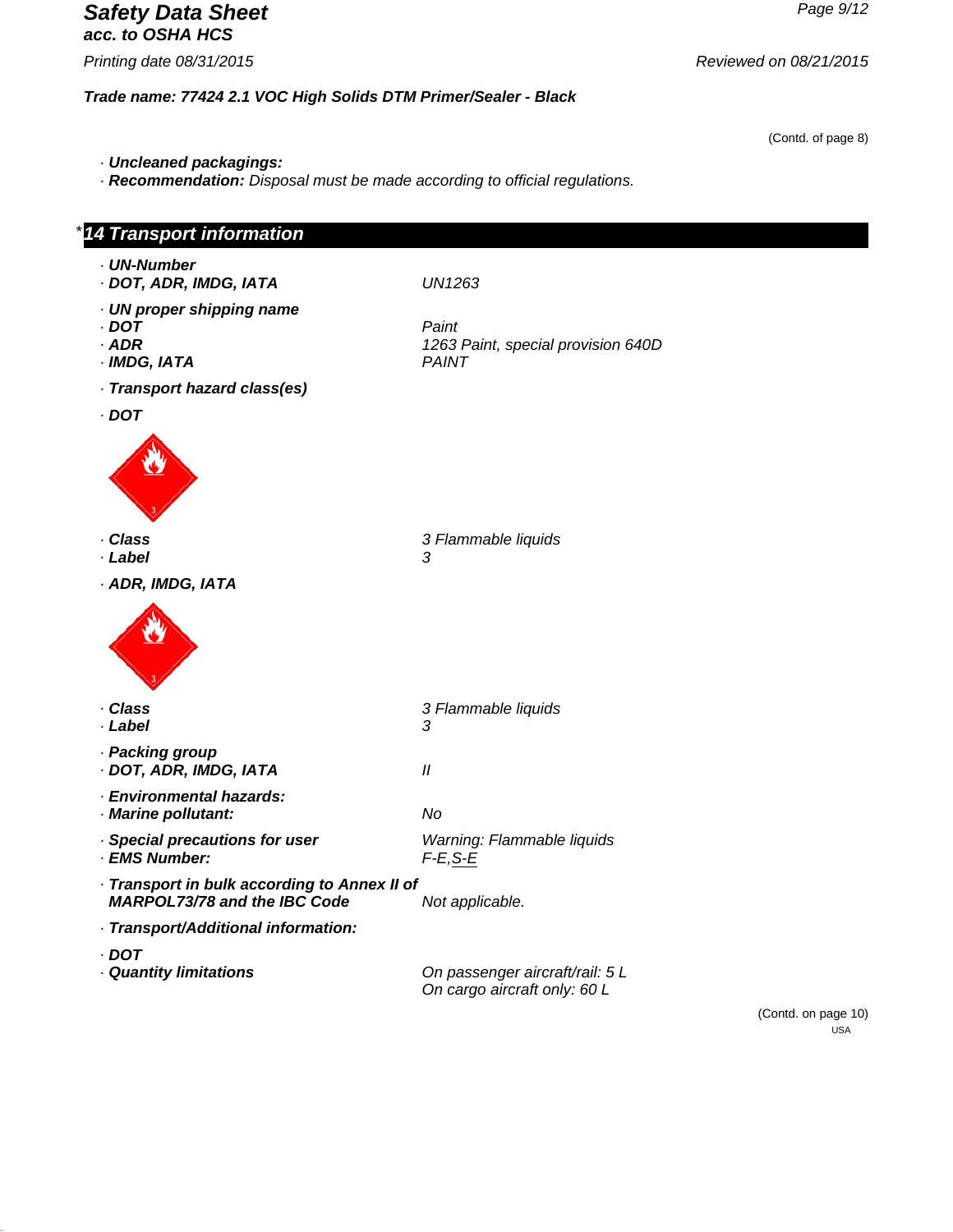*Safety Data Sheet Page 10/12 acc. to OSHA HCS*

*Printing date 08/31/2015 Reviewed on 08/21/2015*

#### *Trade name: 77424 2.1 VOC High Solids DTM Primer/Sealer - Black*

(Contd. of page 9)

| · ADR<br>· Excepted quantities (EQ)                               | Code: E2<br>Maximum net quantity per inner packaging: 30 ml<br>Maximum net quantity per outer packaging: 500 ml       |
|-------------------------------------------------------------------|-----------------------------------------------------------------------------------------------------------------------|
| · IMDG<br>· Limited quantities (LQ)<br>· Excepted quantities (EQ) | 5L<br>Code: E2<br>Maximum net quantity per inner packaging: 30 ml<br>Maximum net quantity per outer packaging: 500 ml |
| · UN "Model Regulation":                                          | UN1263, Paint, special provision 640D, 3, II                                                                          |

# *\* 15 Regulatory information*

- *· Safety, health and environmental regulations/legislation specific for the substance or mixture · Sara*
- *· Section 355 (extremely hazardous substances): None of the ingredient is listed.*
- *· Section 313 (Specific toxic chemical listings):*
	- *7727-43-7 barium sulphate, natural*
- *14807-96-6 Talc*
- *1314-13-2 zinc oxide*
- *71-36-3 butan-1-ol*
- *1330-20-7 xylene*
- *· TSCA (Toxic Substances Control Act):*
	- *7727-43-7 barium sulphate, natural*
		- *67-64-1 acetone*
- *14807-96-6 Talc*
	- *110-43-0 heptan-2-one*
	- *98-56-6 4-chloro-alpha,alpha,alpha-trifluorotoluene*
- *25036-25-3 EPOXY RESIN*
- *1314-13-2 zinc oxide*
- *1333-86-4 Carbon black*
- *71-36-3 butan-1-ol*
- *1330-20-7 xylene*
- *· Proposition 65*
- *· Chemicals known to cause cancer:*
- *25036-25-3 EPOXY RESIN 1333-86-4 Carbon black*
- *1330-20-7 xylene*
- *· Chemicals known to cause reproductive toxicity for females: None of the ingredients is listed.*
- *· Chemicals known to cause reproductive toxicity for males: None of the ingredients is listed.*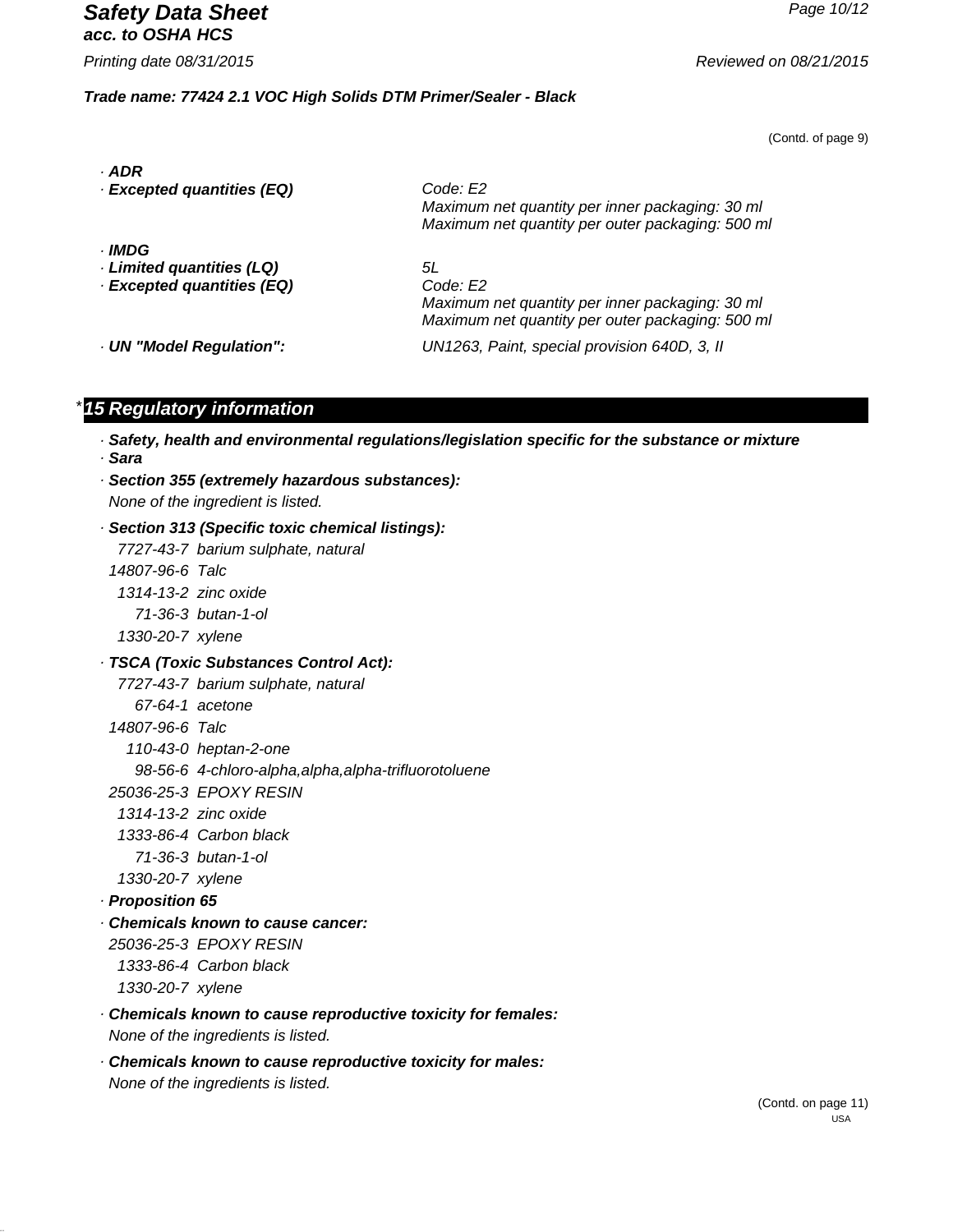| <b>Safety Data Sheet</b><br>acc. to OSHA HCS                       | Page 11/12             |
|--------------------------------------------------------------------|------------------------|
| Printing date 08/31/2015                                           | Reviewed on 08/21/2015 |
| Trade name: 77424 2.1 VOC High Solids DTM Primer/Sealer - Black    |                        |
|                                                                    | (Contd. of page 10)    |
| Chemicals known to cause developmental toxicity:                   |                        |
| None of the ingredients is listed.                                 |                        |
| Cancerogenity categories                                           |                        |
| - EPA (Environmental Protection Agency)                            |                        |
| 7727-43-7 barium sulphate, natural                                 | D, CBD(inh), NL(oral)  |
| 67-64-1 acetone                                                    |                        |
| 1314-13-2 zinc oxide                                               | D. I. II               |
| 71-36-3 butan-1-ol                                                 | D                      |
| 1330-20-7 xylene                                                   |                        |
| · TLV (Threshold Limit Value established by ACGIH)                 |                        |
| 67-64-1 acetone                                                    | A4                     |
| 14807-96-6 Talc                                                    | A4                     |
| 1333-86-4 Carbon black                                             | A4                     |
| 1330-20-7 xylene                                                   | A4                     |
| · NIOSH-Ca (National Institute for Occupational Safety and Health) |                        |
| 1333-86-4 Carbon black                                             |                        |

- *· GHS label elements*
- *The product is classified and labeled according to the Globally Harmonized System (GHS).*
- *· Hazard pictograms*



*· Signal word Danger*

#### *· Hazard-determining components of labeling:*

*Talc acetone Carbon black ACETOACETATE RESIN*

#### *· Hazard statements*

*H225 Highly flammable liquid and vapor.*

*H315 Causes skin irritation.*

*H319 Causes serious eye irritation.*

*H317 May cause an allergic skin reaction.*

*H351 Suspected of causing cancer.*

*H335 May cause respiratory irritation.*

#### *· Precautionary statements*

*P210 Keep away from heat/sparks/open flames/hot surfaces. - No smoking.*

*P241 Use explosion-proof electrical/ventilating/lighting/equipment.*

*P261 Avoid breathing dust/fume/gas/mist/vapors/spray*

*P280 Wear protective gloves / eye protection / face protection.*

*P240 Ground/bond container and receiving equipment.*

*P303+P361+P353 IF ON SKIN (or hair): Remove/Take off immediately all contaminated clothing. Rinse skin with water/shower.*

(Contd. on page 12) USA